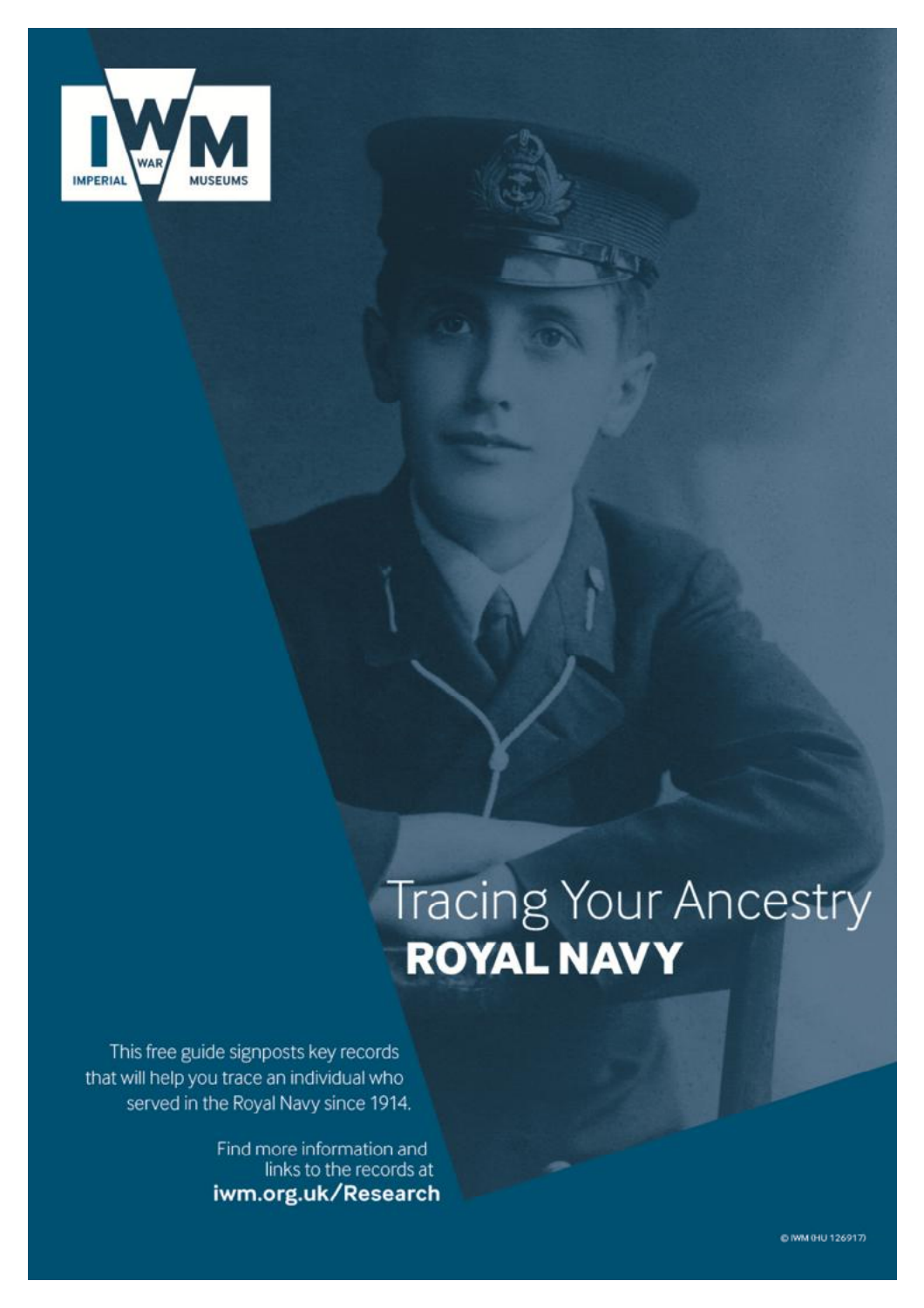# **You can research the experiences of an individual by looking at:**

- **Service records** administrative files may record dates and places of enlistment and t. demobilisation, postings and units, injuries or disciplinary action. Different records exist for airmen and officers
- **Casualty information** sources recording those wounded or taken prisoner of war as well as the burial and commemoration of those who died
- **Medal records** medal entitlements can indicate involvement in specific campaigns as well as awards for service or gallantry
- **Ship and operational histories** resources describing the day to day operational activities of units L.
- **Social and local history** church records, local newspapers, school and workplace registers may mention an individual

Start by gathering information from mementoes, medals, letters and documents that you or other family members may still have. Look for clues about which units the person served with, what ranks they held and their service number to help you find and search the right records.

Many records are only available online, sometimes on more than one site. We have listed the main sources but there may be others:

- Ancestry.co.uk **A**
- findmypast.co.uk **F**
- IWM's Lives of the First World War – [www.livesoftheforstworldwar.org](http://www.livesoftheforstworldwar.org) **L**
- The National Archives [www.nationalarchives.gov.uk](http://www.nationalarchives.gov.uk) *–* **T**
- Naval & Military Press [www.nmarchive.com](http://www.nmarchive.com) **N**
- National Museum Royal Navy - [www.nmrn.org.uk/research/finding-service-records](http://www.nmrn.org.uk/research/finding-service-records)  **NMRN**

Some records are free to view but others are available on a subscription or pay per view basis **(£)**.

Find links to all the records listed in this leaflet at [www.iwm.org.uk/research/tracing-your-family](http://www.iwm.org.uk/research/tracing-your-family)history/tracing-your-navy-history

# **IWM**

Visit IWM London, IWM North, IWM Duxford, Churchill War Rooms and HMS Belfast and explore and research the wartime experiences of people from across Britain and the Commonwealth from 1914 to the present.

IWM collections include documents, art, photos, film, sound recordings, printed materials, publications, ephemera and objects ranging from badges, uniforms, equipment and weapons to ships, tanks and aircraft. IWM London has an outstanding research library including over 150,000 books and periodicals.

Research our collections using the online catalogue [www.iwm.org.uk/collections/search](http://www.iwm.org.uk/collections/search). Keep the initial search simple, and try a variety of terms. Results can be filtered, for example using 'Category' allows you to select different types of material.

Drop-in to Explore History at IWM London for free, where you can search the catalogues, and use other online resources and multimedia displays to discover treasures from our archives and the personal stories behind them. Appointments are available for you to do more in-depth investigation in our Research Room.

Check [www.iwm.org.uk/research/research-facilities](http://www.iwm.org.uk/research/research-facilities) for more information, opening times and to request an appointment.

Other free IWM signposting guides include:

- Tracing Royal Flying Corps and Royal Air Force Ancestry
- Tracing Royal Navy Ancestry
- Tracing Merchant Navy Ancestry
- Tracing Prisoners of War
- Tracing Home Front Ancestry 1939–1945

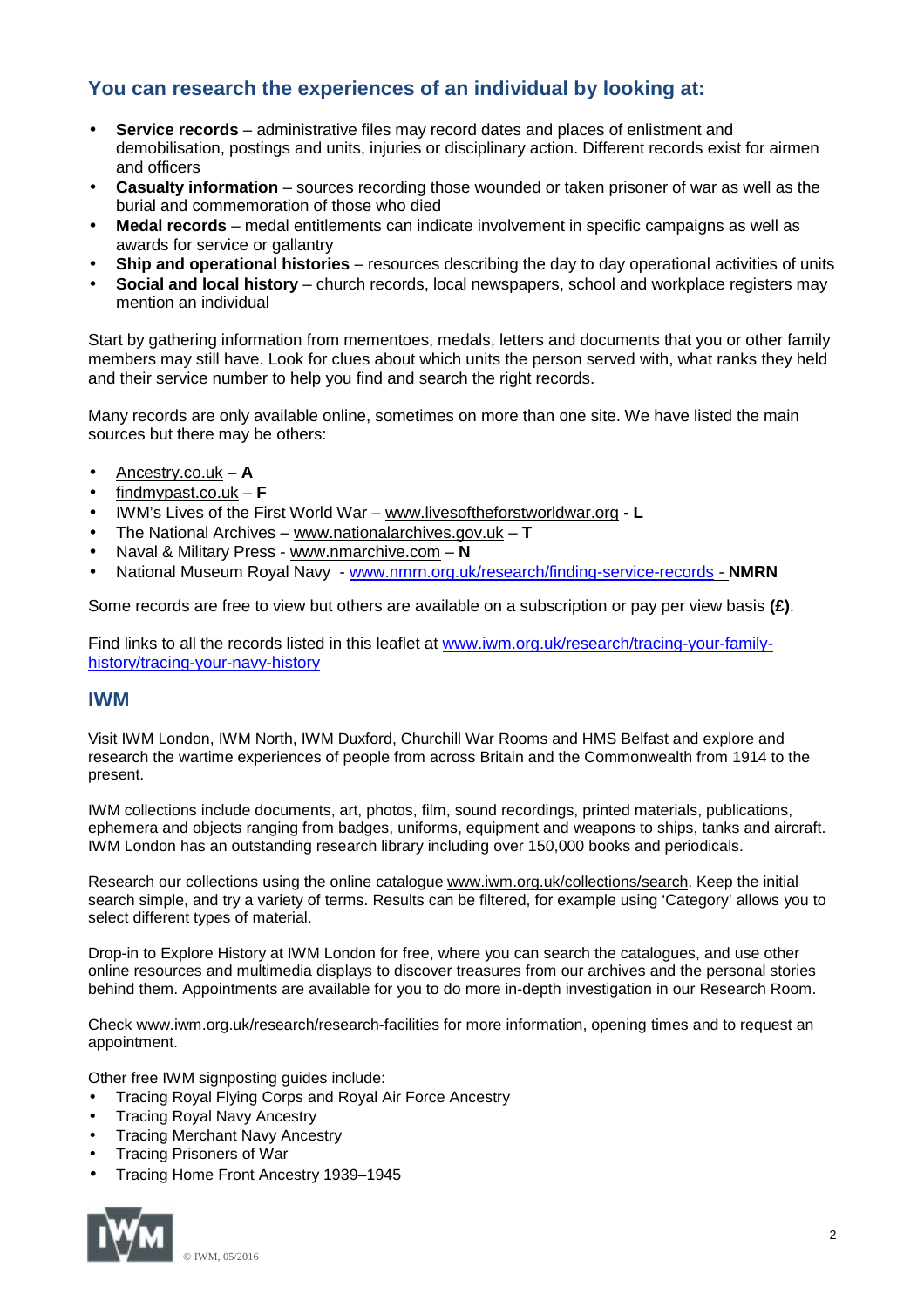# **This guide covers individuals who served in the**:

- Royal Navy (RN)
- Royal Naval Reserve (RNR) professional seafarers who served with the Merchant Navy and who could be called to serve in the event of war
- Royal Naval Volunteer Reserve (RNVR) civilians who volunteered to train on shore based establishments and then at sea, who could be called to serve in the event of war (pre-war this was comparable to the Territorial Army). Sometimes called the 'Wavy Navy' because of the pattern of officers rank braid. Most officers recruited during wartime where granted temporary commissions in the RNVR.
- Royal Marines (RM) naval infantry troops who served at sea and on land
- Royal Naval Division (RND) during the First World War there were more recruits than were needed by the Navy and Army so they were formed into infantry brigades known as the Royal Naval Division. They served on land as soldiers.
- Fleet Air Arm the Royal Naval Air Service (RNAS) merged with the Royal Flying Corps (RFC) in April 1918 to become the Royal Air Force (RAF) – see the RAF leaflet for further details. The Fleet Air Arm was formed on 1 April 1924 from RAF squadrons operating at sea.

Shore establishments (naval bases on land) as well as ships use the prefix HMS (His or Her Majesty's Ship).

Personnel who served in the Second World War and subsequent conflicts may still be alive so their records remain confidential. This can make it difficult to trace an individual but a variety of sources can provide clues.

# **Royal Navy service records**

The National Archives (TNA) holds most of the service records for men who served up to the 1920s.The National Museum of the Royal Navy holds some additional records at the Fleet Air Arm Museum. The arm of the navy that an individual served with, their rank, ship or shore establishment and dates of service determine which set of records you need. If an individual was commissioned from the ranks or moved between different services you may find service records in more than one set of files.

# **Royal Navy (RN) ratings:**

- The National Archives guide to Royal Navy Ratings service records,1853-1928
- Royal Navy Registers of Seamen's services 1853-1924 (ADM 188) on T and A and for 1899-1924 F **(£)**
- Royal Navy Registers of Seamen's services 1925-1929 (ADM 362) on T **(£)**
- Royal Navy Seamen's services Continuous Record cards 1925-1939 (ADM 363) on T **(£)**

#### **RN officers commissioned up to 1917, Royal Marines (RM) officers commissioned up to 1925 and RN warrant officers who joined up to 1931**

- The National Archives guide to RN officers' service records 1756-1931
- Service records (ADM 196) on T, for 1899 to 1919 on F and an index with links to TNA records on A **(£)**

# **RN officers & ratings who served up to 1919 and who were awarded pensions after 20 years' service**

Officers and Ratings Service Records Series II (ADM 29) – on T and A **(£)**

# **RN, Royal Naval Reserve (RNR) and Royal Naval Volunteer Reserve (RNVR) officers 1880 to 1960**

- The National Archives guide to RN officers' service record cards 1840-1920
- Officers' Service Record Cards and Files (ADM 340) on T **(£)**

# **RNR officers and ratings**

- The National Archives guide to Royal Naval Reserve service records 1860-1955
- Ratings' Records of Service (mainly First World War) (BT 377) on T and an index with links to T on A **(£)**
- Ratings' service cards (approximately A3 size) for 140,000 ratings at NMRN
- Officers' Service Records (First World War) (ADM 240) at T **(£)**
- Officers and ratings who served up to 1946 sample of Record of Service cards (BT 164) on T **(£)**

# **Royal Naval Volunteer Reserve (RNVR)**

- The National Archives guide to Royal Naval Volunteer Reserve service records 1903-1922
- Officers who served 1914 to 1922 and ratings who served 1903 to 1919 Service Records (ADM 337) Not all records have survived – on T and an index with links to TNA records on A **(£)**
- RN and RNVR Ratings who served 1888 to 1923 Engagement and Enrolment Papers at **NMRN**

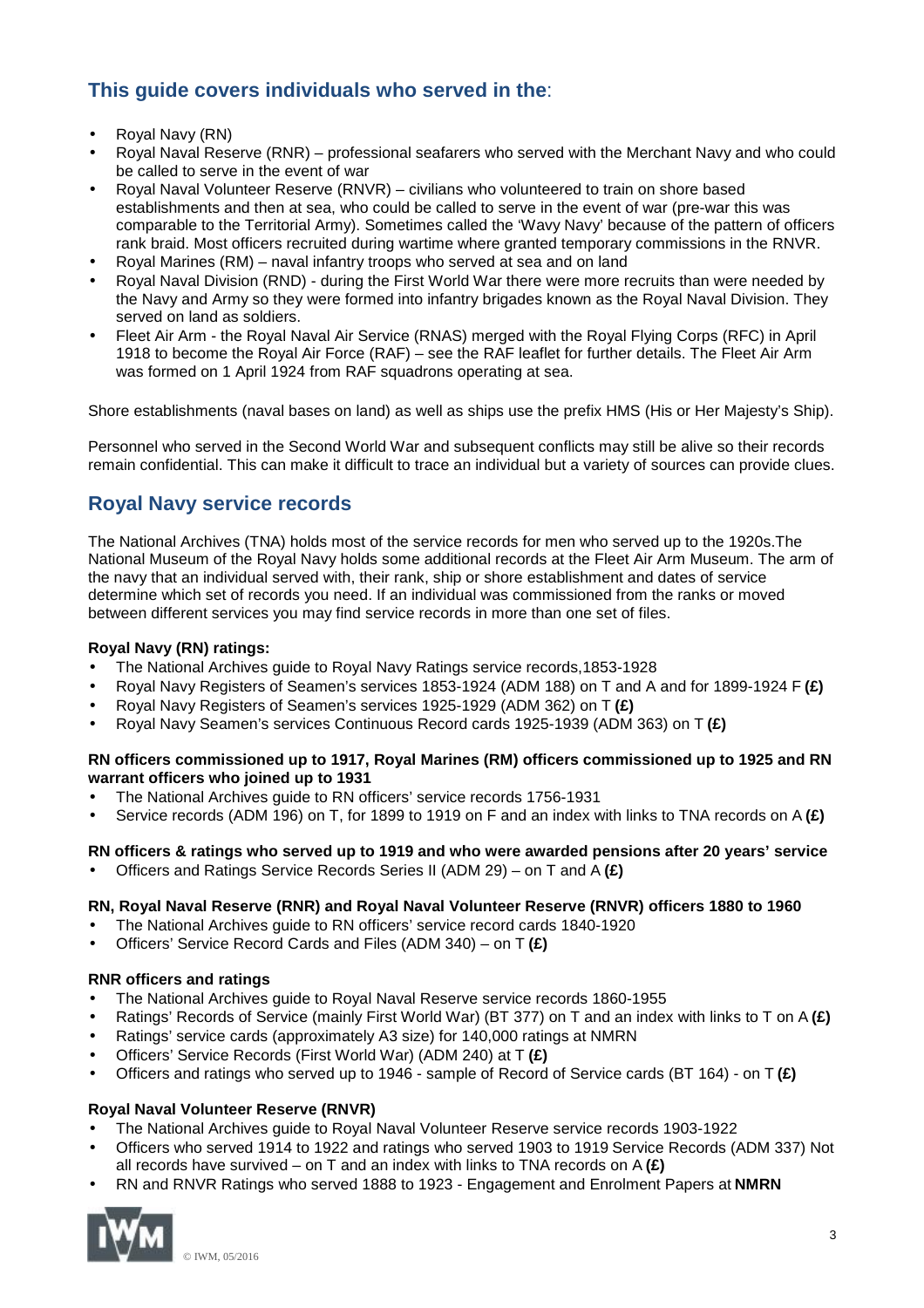#### **Royal Marines:**

- The National Archives guide to Royal Marines' service records 1842-1925
- Registers of Service 1842 to 1936 (ADM159) on T, F(1899-1919) and an index with links to TNA records on A **(£)**
- Royal Marine Light Infantry (Plymouth, Chatham & Portsmouth Divisions and some other formations) approx. 60,000 Royal Marine Attestation Packs at **NMRN**

#### **Royal Naval Division (RND) officers and men who served during the First World War**

- The National Archives guide to Royal Naval Division service records 1914-1919
- Service records (ADM 339) on T, L and F **(£)**
- An index with links to TNA records on A **(£)**
- original service cards (approx. A5 size) approximately 50,000 at **NMRN**

The service records of those who served from the 1920s onwards are held by the Ministry of Defence (Naval Disclosure Cell). Full records will be released to proven next of kin. Only very basic information about deceased service personnel will be released to other enquirers, with slightly more detail made available 25 years after the date of death. The fee is currently £30. Download the application forms from [www.gov.uk/get](http://www.gov.uk/get)copy-military-service-records

The careers of naval officers can be traced through their commissions and promotions listed in the regular official *Navy List*. These contain seniority lists of all officers, cross referred to individual ships. A full set of these publications is held by TNA, IWM holds an almost complete run from 1914 and some of those from 1888-1970 are on A **(£)**

*The London Gazette* also lists commissions and promotions up to the present day - [www.thegazette.co.uk](http://www.thegazette.co.uk)

# **Casualty records**

Casualty records may list those who were wounded, taken prisoner, killed in action or died as a result of their war service. Rolls of Honour can sometimes include those who served and returned. Nominal Rolls may occasionally be found in ship histories and periodicals – see Ship and Operational Histories. For more information about prisoners of war see our Tracing Prisoners of War guide and The National Archives guide to tracing deaths during the First and Second World Wars.

**Royal Navy (RN) and Royal Marine (RM) officers and ratings who were discharged from the navy from 1914-1920 due to sickness or wounds** were issued with a badge to wear on their civilian clothing - the Silver War Badge Roll (ADM 171 183-187) on microform at T

**Men who had plastic surgery 1917-1925:** Information such as rank, tour dates, injuries, and admission and release from the hospital - The Harold Gillies Plastic Surgery Archives on L, F **(£)**

**Naval ratings who received a war service pension** – summary cards and ledgers held by the Western Front Association. Apply for a search at [www.westernfrontassociation.com](http://www.westernfrontassociation.com) **(£)**

**Officers deceased from 1916 to 1920** – pensions paid to relatives (PMG 44) at T **Officers invalided from 1917 to 1920** – Officers' pension records (PMG 42) at T

**RN (including some Royal Marines and Naval Reserve) officers killed 1914-1920** - a card index (ADM 242/1-5) at T (Free) and on F **(£)**

**Royal Navy and Royal Marine officers and ratings who died during the First World War** - war graves roll 1914-1919 (ADM 242/7-10) at T and on F, A and N&MP **(£)**

**Royal Naval Reserve officers and ratings killed during the First World** War – War Casualties Death Register 1914-1919 (ADM 242/13-15) at T

**Royal Navy officers and ratings killed and wounded 1914-**1929 - Registers of naval personnel killed and wounded arranged by date (1914-1929) (ADM 104/145-149) on T (Free). Indexes in (ADM 104/140-143) on T (Free)

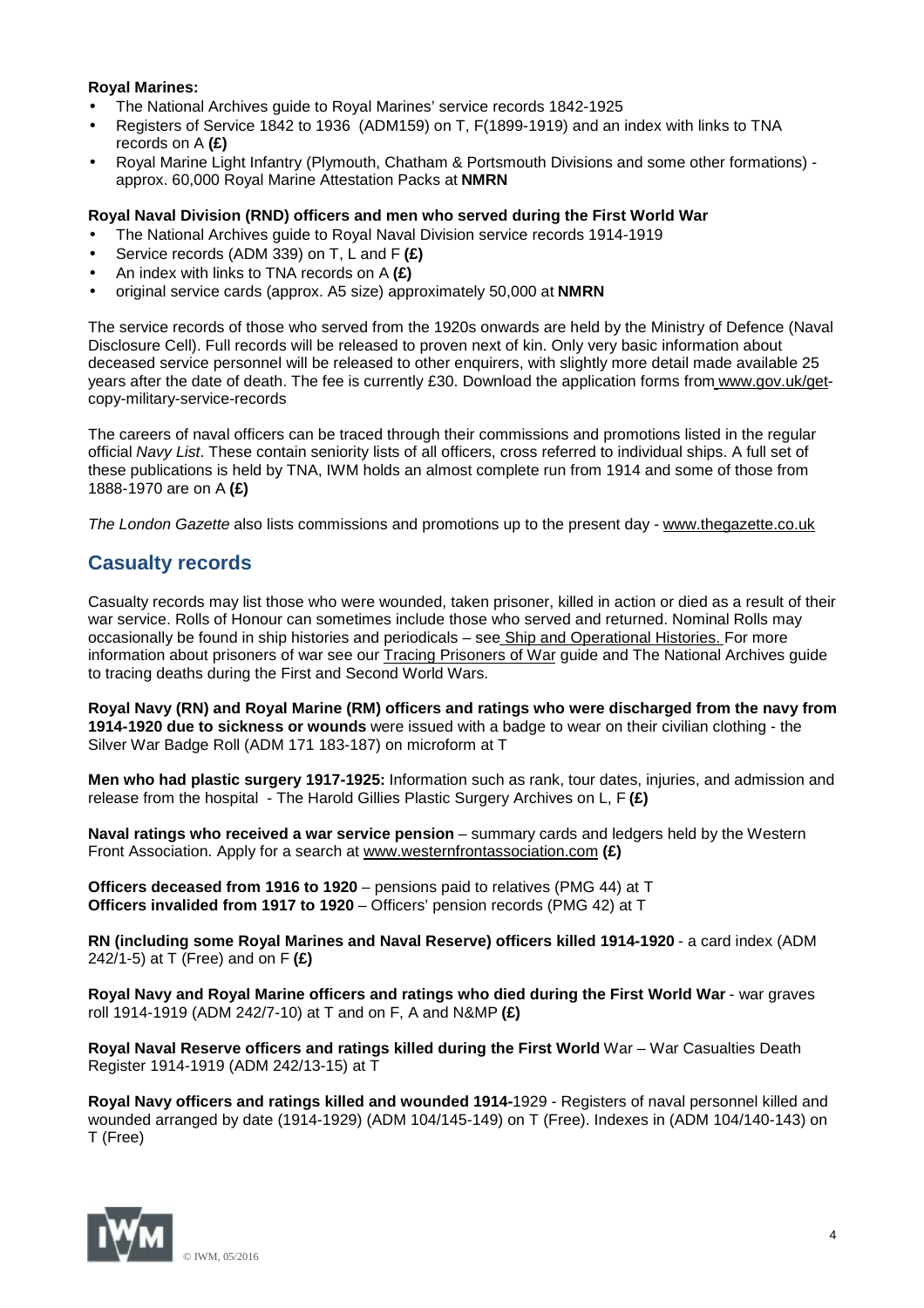**Royal Naval Division Officers and ratings who died 1914-1919 and those who died after discharge up to 1926** 

- Royal Naval Divisions Casualties of the Great War 1914-1924 database on A **(£)**
- An index to RND personnel compiled from a number of sources on F **(£)**

**British and foreign subjects, passengers and seaman who died at sea and some seaman who died ashore** – Register of deaths at Sea 1891-1972 (BT 334) – on T (Free) and on F **(£)**

**Naval personnel missing during the Second World War** – Admiralty Casualty Branch enquiries 1939- 1945 (ADM 358) – search online by name or ship then view the record at T **Naval personnel who died during the Second World War** – General Register Office War Deaths Naval Officers and Indexes Naval Ratings Indexes 1939-1948 on F **(£)**

**Service personnel who died between 4 August 1914 and 31 August 1921 and between 3 September 1939 and 31 December 1947** - the Commonwealth War Graves Commission ([www.cwgc.org\)](http://www.cwgc.org)) are responsible for the graves or official memorials to those with no known grave, including those buried at sea. Search the details under Find War Dead or Find a Cemetery. IWM has a complete set of the CWGC's original published memorial and cemetery registers.

#### **British personnel who died** in the:

- Palestine Conflict 1945-1948 on F(£)
- Malayan Emergency1948-1960- on F(£)
- Korean War 1950-1953- on F (£)
- Cyprus Emergency 1955-1960 on F (£)
- Aden 1955-1967- on F (£)
- Falklands War 1982 on F (£)

**Military personnel who died in service after 1 January 1948** may have had either a private or a service funeral and headstone. Details of service personnel buried in 'non-World War' graves are available by writing to the Commemorations team at the Joint Casualty and Compassionate Centre.

**Personnel who have died whilst on duty or as the result of terrorist activity since 1 January 1948** are commemorated on the Armed Forces Memorial at the National Memorial Arboretum. Search the roll of honour at [www.gov.uk/search-armed-forces-memorial-roll-of-honour](http://www.gov.uk/search-armed-forces-memorial-roll-of-honour)

IWM's War Memorials Register records UK war memorials and the names of those they commemorate – search [www.iwm.org.uk/memorials/search](http://www.iwm.org.uk/memorials/search)

Rolls of Honour may list those who served as well as those who died or were killed in action. IWM holds a large collection of published rolls of honour for localities, schools, institutions and other organisations. Search our online catalogue [www.iwm.org.uk/collections](http://www.iwm.org.uk/collections)

For digitised versions of published Rolls of Honour and recent rolls available online see Tracing Your Army Ancestry

# **Medals**

Many records are only available online, sometimes on more than one site. We have listed the main sources but there may be others. Some records are free to view but others are available on either a subscription or pay per view basis **(£)**.

Eligibility for campaign and service medals is based on set criteria, usually being present in a particular theatre of war within given dates.

**Check which First World War service medals an individual may have qualified for:** the 1914 Star or 1914/15 Star, British War Medal, Victory Medal at [www.iwm.org.uk/history/british-first-world-war-service](http://www.iwm.org.uk/history/british-first-world-war-service)medals. The qualification criteria for the British War Medal were slightly different for Army and Naval personnel. Members of the British Army had to have served overseas but the Admiralty granted the British War Medal to all ranks who had completed 28 days' mobilised service between 5 August 1914 and 11 November 1918.

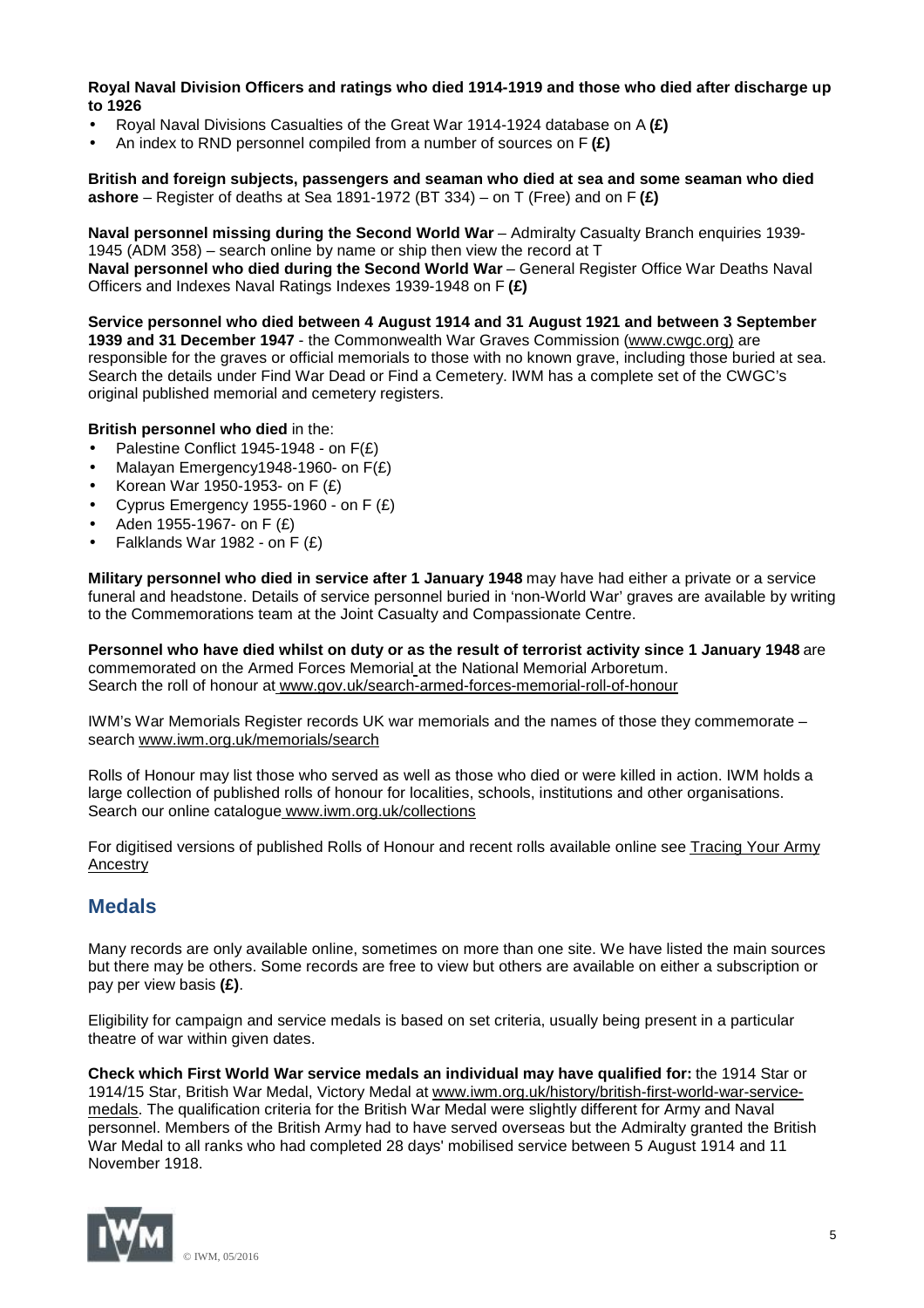The name, rank and number of the individual will appear on the medal. The Ministry of Defence is not able to issue or replace First World War medals under any circumstances.

**Second World War personnel may have qualified for** the War Medal 1939 to 1945, 1939 to 1945 Star, Africa, Artic, Atlantic, Burma, France and Germany, Italy and Pacific Stars and/or the Defence Medal: 1939 to 1945. Second World War medals are not named.

**Check the official description of eligibility for each medal** on [www.gov.uk/guidance/medals-campaigns](http://www.gov.uk/guidance/medals-campaigns)descriptions-and-eligibility. The locations and dates of service recorded on an individual's service record will indicate if they are entitled to a particular medal.

The Ministry of Defence Medal Office can confirm if an individual is eligible to receive Second World War or post 1945 medals and issue those previously unclaimed to veterans or their next of kin.

The Admiralty compiled a series of Medal Rolls to record the medal entitlement of those who served with naval forces during different campaigns, those who received medals for long service or good conduct and those who were awarded medals for gallantry. There are separate ledgers for the different branches of the navy, each providing an alphabetical listing of those entitled to a specific medal. The National Archives guides on Campaign and Service Medals and Gallantry Medals provide more detailed information.

#### **The full collection of Naval Medal and Award Rolls covering campaign, service and gallantry medals for naval personnel 1793-1972**, held by TNA (ADM 171) are available to search on A **(£)**

Individual parts of the rolls are also available.

#### **The First World War service medal rolls 1914-1920**

- Royal Navy officers (ADM 171/89-91) on TNA (digital microfilm available to download Free) and on L and F **(£)**
- Royal Navy ratings (ADM 171/94-119) 25 parts arranged alphabetically on TNA (digital microfilm available to download - Free)
- Royal Marine Officers (ADM 171/92-93) on TNA (digital microfilm available to download Free) and on L and F **(£)**
- Royal Marine NCOs and other ranks (ADM 171/167-171) on TNA (digital microfilm available to  $\blacksquare$ download - Free)and on L and F **(£)**
- Royal Naval Reserve Officers ADM 171/92 and ADM 171/93) on TNA (digital microfilm available to J. download - Free)
- Royal Naval Volunteer Reserve ratings (ADM 171/125) on T (digital microfilm available to download Free) and on L and F **(£)**
- Royal Naval Division personnel (Royal Navy, Royal Naval Reserve, Royal Naval Volunteer Reserve, Royal Naval Air Service, Royal Naval Auxiliary Sick Berth Reserve, Royal Marine Light Infantry, Royal Marine Artillery, Royal Marine Band and civilian hospital staff and army officers who were associated or attached) - the 1914 Star Medal Roll 1914-1920 (ADM 171/139) on T (digital microfilm available to download - Free) and on L and F **(£)**
- Royal Navy Officers, Royal Marines, Royal Naval Volunteer Reserve, Royal Naval Air Service and Royal Naval Reserve who received foreign awards 1914-1922 - Foreign Awards To Naval Officers Index 1914- 1922 (ADM 171/67) on TNA (digital microfilm available to download - Free) and on F **(£)**

Gallantry medals are awarded for an especially heroic deed or action. Announcements are listed in the official journal *The London Gazette*. For some but not all awards, there may also be a separate citation, which describes the action for which the award was made. See The National Archives guide to recommendations for military honours and awards. Operational records or a published ship or unit history might provide some details, although the individual may not be named. Newspapers may also include an account of the action although for security reasons key details such as locations and ship names are usually removed.

#### **Royal Navy and Royal Marine gallantry awards**:

- 1914-1919 the 'honours sheets' (ADM 171/78-88) on T (digital microfilm available to download Free)
- surviving recommendations 1854-1982 (ADM 1 accessed by using the index in series ADM 12) and ADM 116 at T
- Victoria Cross citations on L F , A, Naval & Military Press **(£)**
- Published listings of medal awards for decorations such as the Victoria Cross, and Distinguished Service Medal at IWM - Search our online catalogue

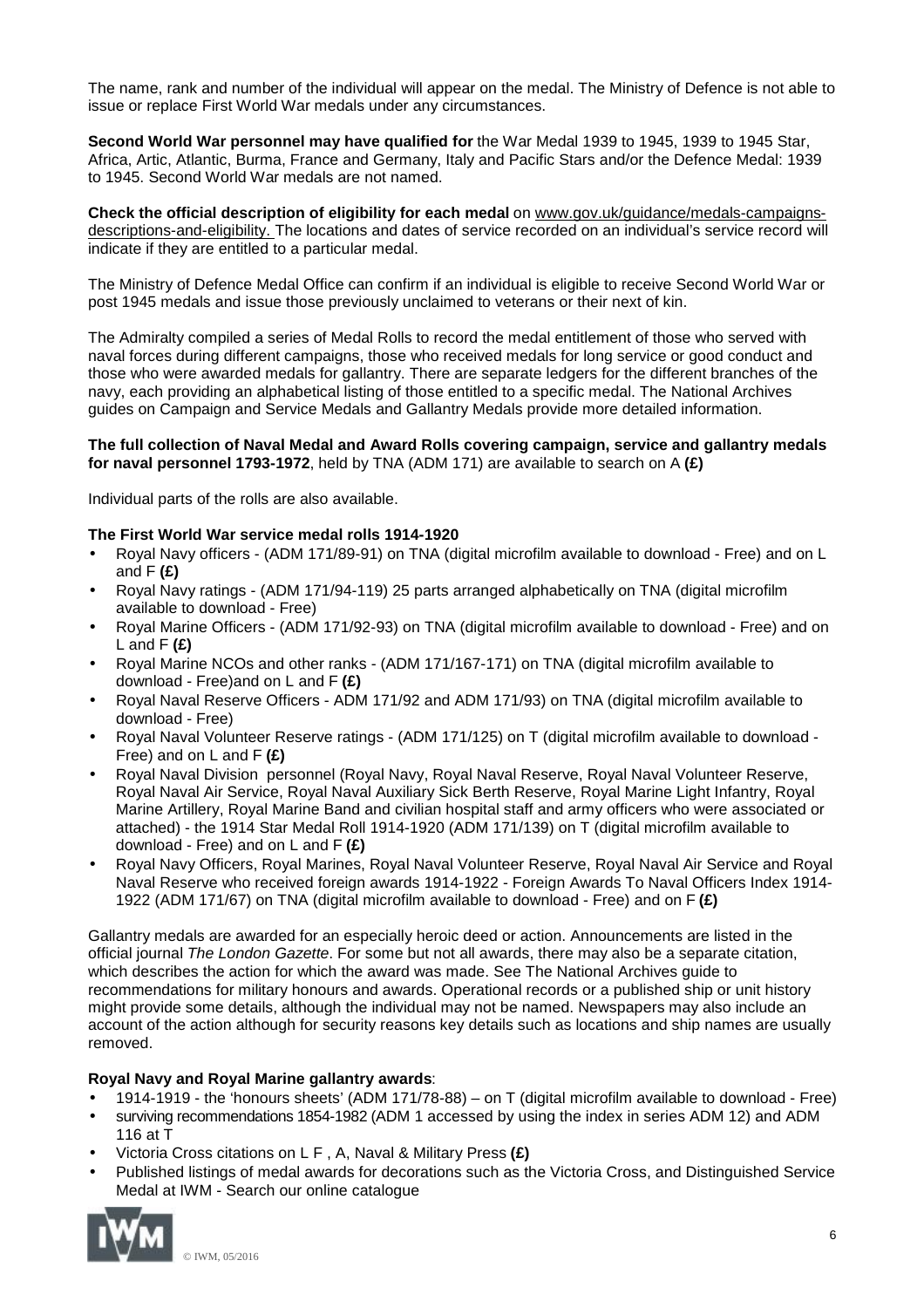*Seedie's Roll of Naval Honours and Awards, 1939–1959* compiled by BC Dickson (Tisbury, Wiltshire: Ripley Registers, 1989) - at IWM

# **Unit and operational histories**

See The National Archives guides for Royal Navy operations during the First World War and the Second World War

**Trace the activities of specific ships** – use the index in the five volumes covering Naval Operations in The Official History of the Great War and in The War at Sea sections of the Official History of the Second World War – at IWM and TNA

Daily accounts including details of voyages, weather conditions and operations are recorded in the **Official log books for Royal Navy ships and submarines** or **Official War Diaries** for land based units serving with the army. See The National Archives guide to Royal Navy ships voyages log books.

- Royal Navy log books for ships (ADM 53) and submarines (ADM173) up to 1987 at TNA
- Ships log books for the First World War have been transcribed view them online Old Weather project on [www.naval-history.net/OWShips-LogBooksWW1.htm](http://www.naval-history.net/OWShips-LogBooksWW1.htm)
- Royal Naval Division War Diaries 1914-1919 (WO 95) at T and on A (Gallipoli and Dardanelles 1914- 1916) and (France Belgium and Germany 1914-1920)**(£)**

**For vessels lost at sea**, see The National Archives guide to ships wrecked or sunk

**Royal Navy ships lost at sea during the First World War** – a card index 1914-1919 (ADM 242/6) at T, a list on Naval History [www.naval-history.net/WW1LossesaContents.htm](http://www.naval-history.net/WW1LossesaContents.htm) (Free) and with images of the cards on F **(£)**

*British vessels lost at sea 1914-1918 and 1939-45* (republished by Patrick Stephens, 1988) - Facsimile reprints of four HMSO official publications: Navy Losses and Merchant Shipping (Losses) published in 1919 and Ships of the Royal Navy: statement of losses during the Second World War and British Merchant vessels Lost or damaged by enemy action during Second World War, published in 1947 – at IWM

#### **Ship Histories**

IWM has an extensive collection of ship histories Search our online catalogue

**Searching for ships** - to locate references try searching by the name of the:

- ship or submarine for example, 'HMS Wanderer' or 'Wanderer')
- operation (for example 'Operation Neptune' or 'Neptune')
- battle (for example, 'Battle of the Java Sea' or 'Java Sea'
- theatre of operations (for example, 'Pacific' or 'Persian Gulf'
- convoy number (for example, 'HXF 1')
- date or month (for example, '27 February 1942′ or 'February 1942')

# **Other sources**

**Service and ex-service periodicals and newspapers** can provide background information and may mention individuals:

- Current and archive editions back to the 1950s of the monthly newspaper *Navy News* on [www.navynews.co.uk](http://www.navynews.co.uk)
- IWM has an extensive collection of ship's newspapers and journals Search our online catalogue

#### **Information on the organisation and units of the Royal Navy and naval forces**:

- Royal Navy website covering the structure and heritage of the Royal Navy, Royal Marines, Fleet Air Arm, Submarine Service and Royal Fleet Auxiliary [www.royalnavy.mod.uk](http://www.royalnavy.mod.uk)
- Naval History website covering all aspects of naval history from 1815 to the 1980s [www.naval-history.net](http://www.naval-history.net)
- Uboat.net website proving details of both German u-boats from the First and Second World Wars as well as information on the Allied ships that opposed them. The site also includes lists of naval personnel and the names of casualties. [www.uboat.net/](http://www.uboat.net/)
- The Royal Navy Research Archive gives access to online material related to RN ships, establishments, units, and personnel, from the First World War to the present day. Content includes articles, short